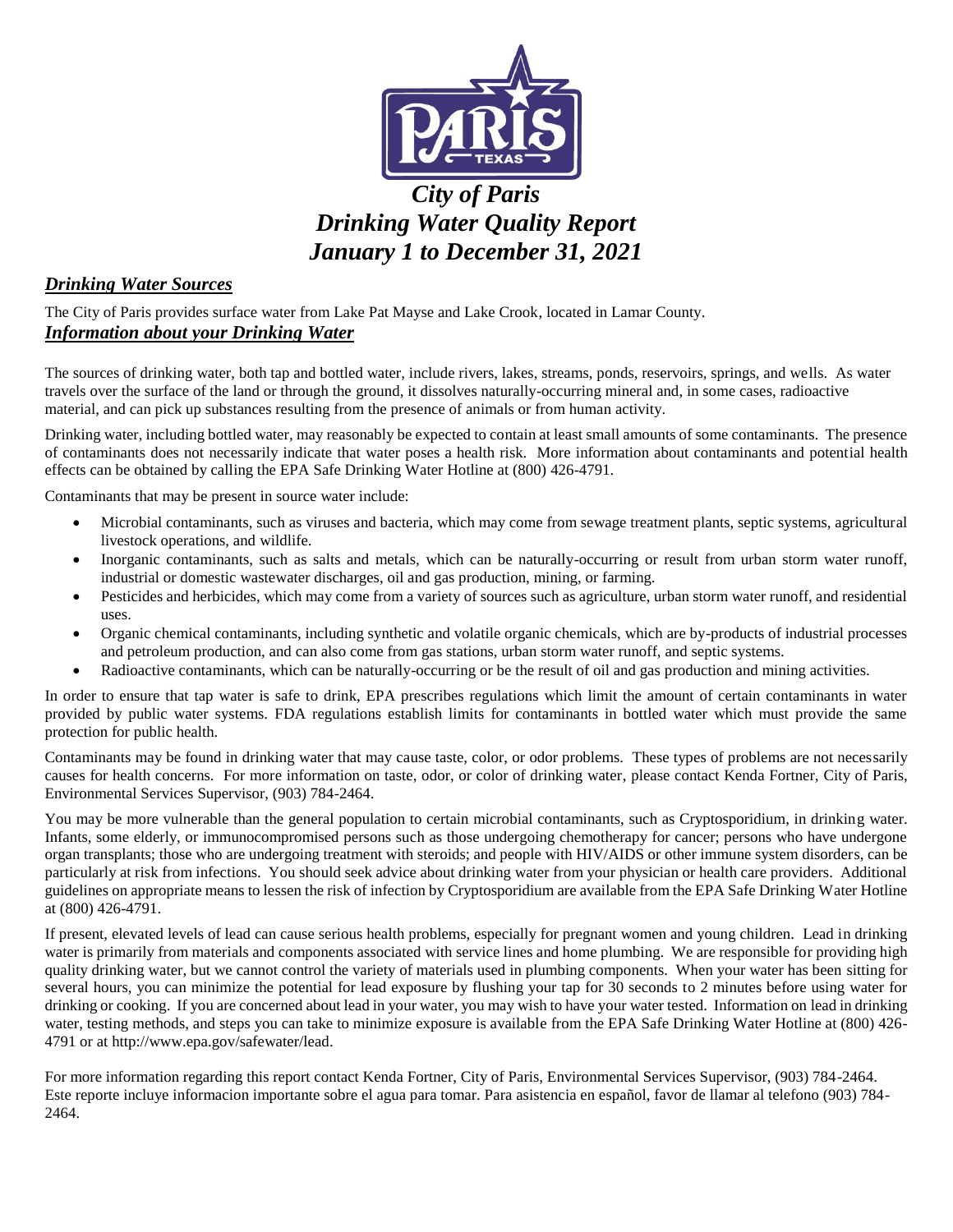# *Definitions and Abbreviations*

The following tables contain scientific terms and measures, some of which may require explanation.

Action Level: The concentration of a contaminant which, if exceeded, triggers treatment or other requirements which a water system must follow.

**Avg:** Regulatory compliance with some MCLs are based on running annual average of monthly samples.

Level 1 Assessment: A Level 1 assessment is a study of the water system to identify potential problems and determine, if possible, why total coliform bacteria have been found in our water system.

Level 2 Assessment: A Level 2 assessment is a very detailed study of the water system to identify potential problems and determine, if possible, why an E. coli MCL violation has occurred and/or why total coliform bacteria have been found in our water system on multiple occasions.

**Maximum Contaminant Level or (MCL):** The highest level of a contaminant that is allowed in drinking water. MCLs are set as close to the MCLGs as feasible using the best available treatment technology.

**Maximum Contaminant Level Goal or (MCLG):** The level of a contaminant in drinking water below which there is no known or expected risk to health. MCLGs allow for a margin of safety.

**Maximum Residual Disinfectant Level or MRDL:** The highest level of disinfectant allowed in drinking water. There is convincing evidence that addition of a disinfectant is necessary for control of microbial contaminants.

**Maximum Residual Disinfectant Level Goal or MRDLG:** The level of a drinking water disinfectant below which there is no known or expected risk to health. MRDLGs do not reflect the benefits of the use of disinfectants to control microbial contaminants.

**MFL:** Million fibers per liter (a measure of asbestos).

**mrem:** millirems per year (a measure of radiation absorbed by the body).

**N/A:** Not applicable.

**NTU:** Nephelometric turbidity units, a measure of turbidity.

**pCi/L:** Picocuries per liter, a measure of radioactivity.

**ppb:** Micrograms per liter or parts per billion – or one ounce in 7,350,000 gallons of water.

**ppm:** Milligrams per liter or parts per million – or one ounce in 7,350 gallons of water.

**ppq:** Parts per quadrillion, or pictograms per liter (pg/L).

**ppt:** Parts per trillion, or nanograms per liter (ng/L).

**Treatment Technique or TT:** A required process intended to reduce the level of a contaminant in drinking water.

## *Coliform Bacteria*

| <b>MCLG</b> | <b>T</b> otal<br>Coliform<br><b>MCL</b>                                                                                                                                                                                                                                                                                            | <b>Highest Number</b><br>of Positive<br><b>Samples</b> | <b>Fecal Coliform</b><br>or E. Coli MCL | <b>Total Number of Positive</b><br>E. Coli or Fecal Coliform<br><b>Samples</b> | <b>Violation</b> | <b>Likely Source of</b><br><b>Contamination</b> |  |  |  |
|-------------|------------------------------------------------------------------------------------------------------------------------------------------------------------------------------------------------------------------------------------------------------------------------------------------------------------------------------------|--------------------------------------------------------|-----------------------------------------|--------------------------------------------------------------------------------|------------------|-------------------------------------------------|--|--|--|
|             |                                                                                                                                                                                                                                                                                                                                    |                                                        |                                         |                                                                                | No               | Naturally present in<br>the environment.        |  |  |  |
|             | $\mathbf{m}$ $\mathbf{r}$ $\mathbf{r}$ $\mathbf{r}$ $\mathbf{r}$ $\mathbf{r}$ $\mathbf{r}$ $\mathbf{r}$ $\mathbf{r}$ $\mathbf{r}$ $\mathbf{r}$ $\mathbf{r}$ $\mathbf{r}$ $\mathbf{r}$ $\mathbf{r}$ $\mathbf{r}$ $\mathbf{r}$ $\mathbf{r}$ $\mathbf{r}$ $\mathbf{r}$ $\mathbf{r}$ $\mathbf{r}$ $\mathbf{r}$ $\mathbf{r}$ $\mathbf{$ |                                                        |                                         |                                                                                |                  |                                                 |  |  |  |

There were no Fecal Coliform or E. Coli positives found in 2021.

#### *Lead and Copper*

| <b>Constituent</b> | Date<br><b>Sampled</b> | <b>MCLG</b> | <b>Action</b><br>Level<br>(AL) | 90 <sup>th</sup><br>Percentile | Number of<br><b>Sites Over AL</b> | <b>Units</b> | <b>Violation</b> | <b>Likely Source of</b><br><b>Contamination</b>                                                                     |
|--------------------|------------------------|-------------|--------------------------------|--------------------------------|-----------------------------------|--------------|------------------|---------------------------------------------------------------------------------------------------------------------|
| Copper             | 09/26/2019             | 1.3         | 1.3                            | 0.15                           | $\overline{0}$                    | ppm          | N <sub>o</sub>   | Erosion of natural<br>deposits; Leaching from<br>wood preservatives;<br>Corrosion of household<br>plumbing systems. |
| Lead               | 09/26/2019             | $\Omega$    | 15                             | 1.5                            | $\theta$                          | ppb          | N <sub>o</sub>   | Corrosion of household<br>plumbing systems;<br>Erosion of natural<br>deposits.                                      |

The City of Paris is on reduced monitoring for Lead and Copper due to historically low concentrations. Monitoring is performed every three years.

#### *Radioactive Contaminants*

| Constituent                | Collection <sup>'</sup><br>Date | <b>Highest Level</b><br><b>Detected</b> | Range of<br><i>Individual</i><br><b>Samples</b> | <b>MCLG</b> | <b>MCL</b> | <b>Units</b> | <b>Violation</b> | <b>Likely Source of</b><br><b>Contamination</b> |
|----------------------------|---------------------------------|-----------------------------------------|-------------------------------------------------|-------------|------------|--------------|------------------|-------------------------------------------------|
| Combined<br>Radium 226/228 | 1/09/2017                       |                                         | $1.5 - 1.5$                                     |             |            | pCi/L        | No               | Erosion of natural<br>deposits.                 |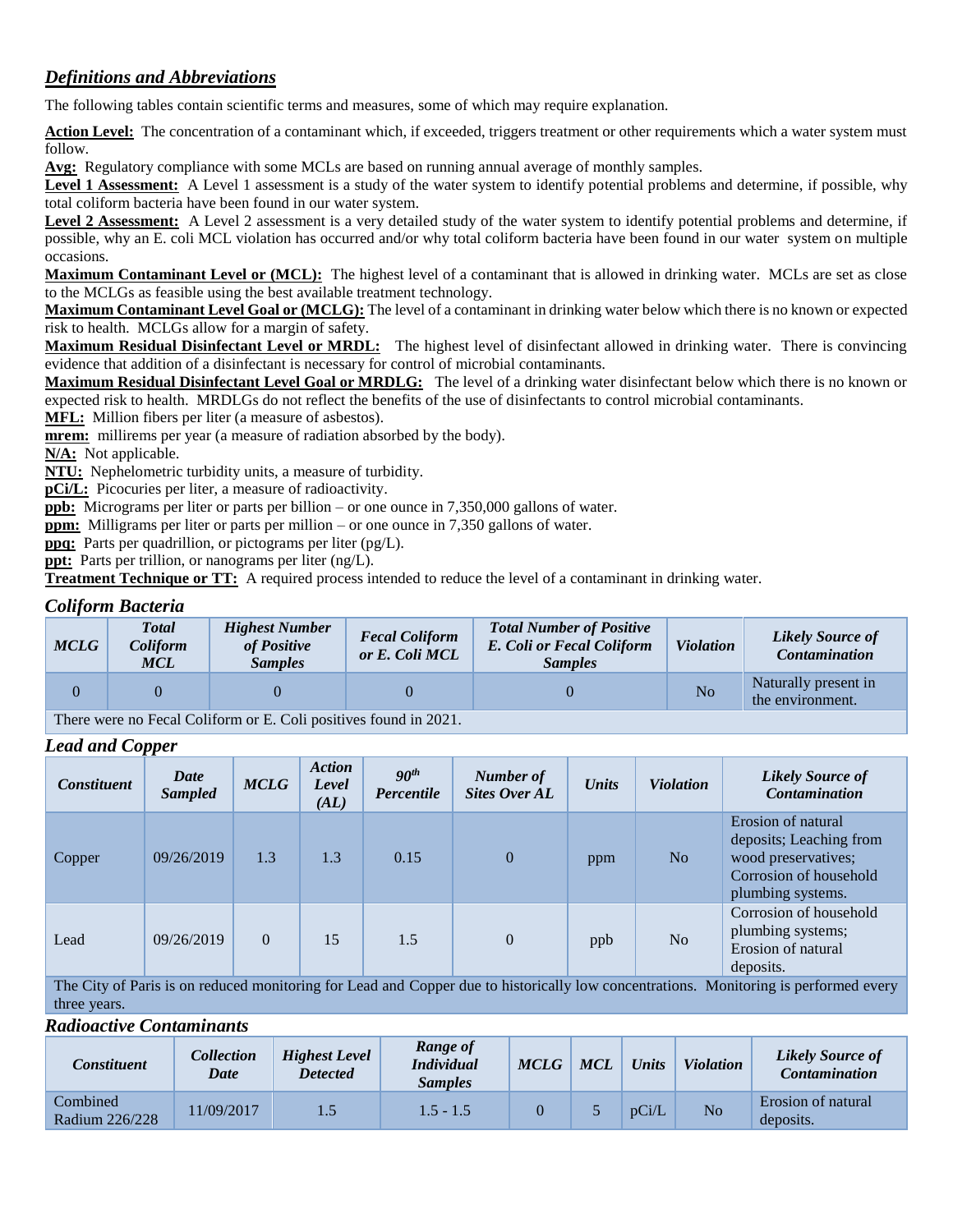# *2021 Water Quality Test Results*

| <b>Disinfection By-</b><br><b>Products</b>                                                                            | <b>Collection</b><br><b>Date</b>                                                                                      | <b>Highest</b><br>Level<br><b>Detected</b> | Range of<br><i>Individual</i><br><b>Samples</b> | <b>MCLG</b>              | <b>MCL</b> | <b>Units</b> | <b>Violation</b> | <b>Likely Source of</b><br>Contamination         |
|-----------------------------------------------------------------------------------------------------------------------|-----------------------------------------------------------------------------------------------------------------------|--------------------------------------------|-------------------------------------------------|--------------------------|------------|--------------|------------------|--------------------------------------------------|
| Haloacetic Acids<br>(HAA5)                                                                                            | 2021                                                                                                                  | 45                                         | $26.8 - 56.1$                                   | No goal for<br>the total | 60         | ppb          | N <sub>o</sub>   | By-product of<br>drinking water<br>disinfection. |
| The value in the Highest Level Detected column is the highest level of all HAA5 sample results collected over a year. |                                                                                                                       |                                            |                                                 |                          |            |              |                  |                                                  |
| Total<br><b>Trihalomethanes</b><br>(TTHM)                                                                             | 2021                                                                                                                  | 64                                         | $40.9 - 87.3$                                   | No goal for<br>the total | 80         | ppb          | N <sub>o</sub>   | By-product of<br>drinking water<br>disinfection. |
|                                                                                                                       | The value in the Highest Level Detected column is the highest level of all TTHM sample results collected over a year. |                                            |                                                 |                          |            |              |                  |                                                  |

#### *Inorganic Contaminants*

| <b>Constituent</b>                          | <b>Collection</b><br>Date | <b>Highest</b><br>Level<br><b>Detected</b> | Range of<br><b>Individual</b><br><b>Samples</b> | <b>MCLG</b>    | <b>MCL</b>     | Units | <b>Violation</b> | <b>Likely Source of Contamination</b>                                                                                               |
|---------------------------------------------|---------------------------|--------------------------------------------|-------------------------------------------------|----------------|----------------|-------|------------------|-------------------------------------------------------------------------------------------------------------------------------------|
| <b>Barium</b>                               | 2021                      | 0.037                                      | $0.037 - 0.037$                                 | 2              | $\overline{2}$ | ppm   | N <sub>o</sub>   | Discharge of drilling wastes;<br>Discharge from metal refineries;<br>Erosion of natural deposits.                                   |
| Fluoride                                    | 2021                      | 0.7                                        | $0.672 - 0.672$                                 | $\overline{4}$ | 4.0            | ppm   | No               | Erosion of natural deposits;<br>Water additive which promotes<br>strong teeth; Discharge from<br>fertilizer and aluminum factories. |
| <b>Nitrate</b><br>(measured as<br>Nitrogen) | 2021                      | 0.0717                                     | $0.0717 -$<br>0.0717                            | 10             | 10             | ppm   | No               | Runoff from fertilizer use;<br>Leaching from septic tanks,<br>sewage; Erosion of natural<br>deposits.                               |

## *Synthetic organic contaminants including pesticides and herbicides*

| Constituent | <i><b>Collection</b></i><br><b>Date</b> | <b>Highest Level</b><br><b>Detected</b> | Range of<br><i>Individual</i><br><i>Samples</i> | <b>MCLG</b> | <b>MCL</b> | <b>Units</b> | <b>Violation</b> | <b>Likely Source of</b><br><b>Contamination</b> |
|-------------|-----------------------------------------|-----------------------------------------|-------------------------------------------------|-------------|------------|--------------|------------------|-------------------------------------------------|
| Atrazine    | 2021                                    | 0.4                                     | $0.4 - 0.4$                                     |             |            | ppb          | N <sub>o</sub>   | Runoff from herbicide<br>used on row crops.     |

#### *Disinfectant Residual*

| <b>Constituent</b> | Year | <i>Average</i><br>Level | <b>Range of Levels</b><br><b>Detected</b>                                       | <b>MRDL</b> | <b>MRDLG</b> | Units | <b>Violation</b> | <b>Source in Drinking</b><br>Water          |
|--------------------|------|-------------------------|---------------------------------------------------------------------------------|-------------|--------------|-------|------------------|---------------------------------------------|
| Chloramine         | 2021 | 2.18                    | $1.64 - 2.96$                                                                   |             |              | ppm   | No               | Water additive used to<br>control microbes. |
| $\sim$ $\sim$      |      |                         | $\mathbf{A} \mathbf{A}$ , and a set of $\mathbf{A}$ , and a set of $\mathbf{A}$ |             |              |       |                  |                                             |

Chloramine residuals are collected in the distribution system daily.

*Turbidity*

|                                | <b>Level Detected</b> | Limit (Treatment<br><b>Technique</b> ) | <b>Violation</b> | Likely Source of Contamination |
|--------------------------------|-----------------------|----------------------------------------|------------------|--------------------------------|
| Highest single measurement     | 1.1 NTU               | I NTU                                  | Yes              | Soil Runoff                    |
| Lowest Monthly % meeting limit | 85%                   | $0.3$ NTU                              | Yes              | Soil Runoff                    |

Turbidity is a measurement of the cloudiness of the water caused by suspended particles. We monitor it because it is a good indicator of water quality and the effectiveness of our filtration system and disinfectants.

# *Violations*

#### *Interim Enhanced SWTR*

The Interim Enhanced Surface Water Treatment Rule (IESWTR) improves control of microbial contaminants, particularly Cryptosporidium, in systems using surface water, or ground water under the influence of surface water. The rule builds upon the treatment technique requirements of the Surface Water Treatment Rule.

| <b>Violation Type</b>                               | <b>Violation Begin</b> | <b>Violation End</b> | <b>Violation Explanation</b>                                                                                                                                                      |
|-----------------------------------------------------|------------------------|----------------------|-----------------------------------------------------------------------------------------------------------------------------------------------------------------------------------|
| <b>Monthly Combined Filter</b><br>Effluent (IESWTR) | 02/01/2021             | 02/28/2021           | Turbidity levels, though relatively low, exceeded a standard for the month indicated.<br>Turbidity (cloudiness levels are used to measure effective filtration of drinking water. |
| Single Combined Filter Effluent<br>(IESWTR)         | 02/01/2021             | 02/28/2021           | One turbidity measurement exceeded a standard for the month indicated. Turbidity<br>(cloudiness) levels are used to measure effective filtration of drinking water.               |